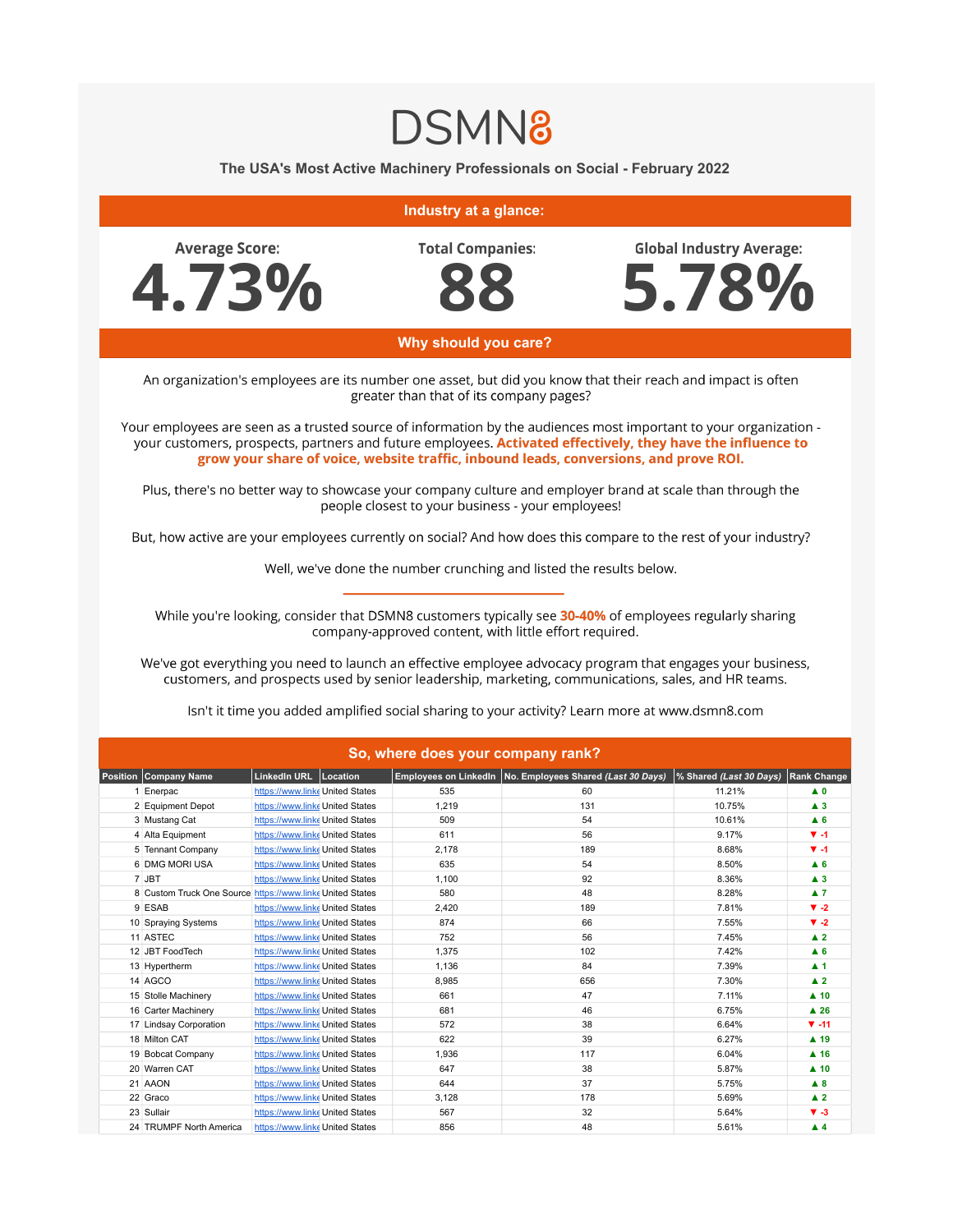| 25 Genie                                                     | https://www.linke United States                                    |  | 1,032         | 56             | 5.43%          | $\blacktriangle$ 2            |
|--------------------------------------------------------------|--------------------------------------------------------------------|--|---------------|----------------|----------------|-------------------------------|
| 26 JLG Industries                                            | https://www.linke United States                                    |  | 2,054         | 109            | 5.31%          | ▲ 13                          |
| 27 Hyster-Yale Group                                         | https://www.linke United States                                    |  | 3,434         | 180            | 5.24%          | $V - 1$                       |
| 28 The Manitowoc Company                                     | https://www.linke United States                                    |  | 1,661         | 87             | 5.24%          | A 8                           |
| 29 Alliance Laundry Systems                                  | https://www.linke United States                                    |  | 1,193         | 61             | 5.11%          | $\blacktriangle$ 27           |
| 30 AriensCo                                                  | https://www.linke United States                                    |  | 709           | 36             | 5.08%          | $\Psi - 11$                   |
| 31 Vermee                                                    | https://www.linke United States                                    |  | 1,892         | 96             | 5.07%          | $\blacktriangle$ 10           |
| 32 Kennametal                                                | https://www.linke United States                                    |  | 5,736         | 289            | 5.04%          | $\blacktriangle$ 12           |
| 33 Amada America                                             | https://www.linke United States                                    |  | 618           | 31             | 5.02%          | $\blacktriangle$ 17           |
| 34 Kubota Tractor                                            | https://www.linke United States                                    |  | 1,144         | 56             | 4.90%          | $\blacktriangle$ 0            |
| 35 Dover Corporation                                         | https://www.linke United States                                    |  | 1,801         | 88             | 4.89%          | $\blacktriangle$ 11           |
| 36 Lincoln Electric                                          | https://www.linke United States                                    |  | 4,046         | 194            | 4.79%          | $\Psi - 15$                   |
| 37 ProMach                                                   | https://www.linke United States                                    |  | 615           | 29             | 4.72%          | $\blacktriangledown$ -20      |
| 38 Cashman Equipment                                         | https://www.linke United States                                    |  | 558           | 26             | 4.66%          | $V - 5$                       |
| 39 Columbus McKinnon                                         | https://www.linke United States                                    |  | 1,405         | 65             | 4.63%          | ▲ 19                          |
| 40 Kaeser Compressors USA https://www.linke United States    |                                                                    |  | 985           | 45             | 4.57%          | $\Psi - 17$                   |
| 41 Rite-Hite                                                 | https://www.linke United States                                    |  | 637           | 29             | 4.55%          | $\blacktriangle$ 25           |
| 42 Fabick Cat                                                | https://www.linke United States                                    |  | 517           | 23             | 4.45%          | $\blacktriangle$ 17           |
| 43 Mazak North America                                       | https://www.linke United States                                    |  | 564           | 25             | 4.43%          | $\blacktriangle$ 11           |
| 44 Gregory Poole Equipment   https://www.linke United States |                                                                    |  | 702           | 31             | 4.42%          | $\blacktriangle$ 13           |
| 45 Toyota Material Handling                                  | https://www.linke United States                                    |  | 1,709         | 75             | 4.39%          | <b>New Entry</b>              |
| 46 Komatsu Construction                                      | https://www.linke United States                                    |  | 6,878         | 296            | 4.30%          | $\blacktriangle$ 1            |
| 47 Nash                                                      | https://www.linke United States                                    |  | 11,525        | 489            | 4.24%          | $\blacktriangledown -2$       |
| 48 SMS group                                                 | https://www.linke United States                                    |  | 780           | 33             | 4.23%          | $V - 5$                       |
| 49 IDEX                                                      | https://www.linke United States                                    |  | 2,110         | 89             | 4.22%          | $V - 9$                       |
| 50 RDO Equipment                                             | https://www.linke United States                                    |  | 1,222         | 50             | 4.09%          | $\blacktriangle$ 22           |
| 51 Canon Virginia                                            | https://www.linke United States                                    |  | 542           | 22             | 4.06%          | $\blacktriangle$ 4            |
| 52 Ohio Cat                                                  | https://www.linke United States                                    |  | 609           | 24             | 3.94%          | $\blacktriangle$ 19           |
| 53 ITW                                                       | https://www.linke United States                                    |  | 5,717         | 225            | 3.94%          | $\blacktriangle$ 10           |
| 54 Terex Corporation                                         | https://www.linke United States                                    |  | 6,158         | 241            | 3.91%          | $\blacktriangle$ 7            |
| 55 Milacron                                                  | https://www.linke United States                                    |  | 1,436         | 56             | 3.90%          | $\Psi -24$                    |
| 56 Federal Signal                                            | https://www.linke United States                                    |  | 677           | 26             | 3.84%          | $\blacktriangle$ 8            |
| 57 Nordson Corporation                                       | https://www.linke United States                                    |  | 2,233         | 85             | 3.81%          | $\blacktriangle$ 5            |
| 58 John Deere                                                | https://www.linke United States                                    |  | 42,885        | 1,625          | 3.79%          | $\blacktriangle$ 11           |
| 59 Quinn Company                                             | https://www.linke United States                                    |  | 532           | 20             | 3.76%          | $V - 7$                       |
| 60 Miller Electric                                           | https://www.linke United States                                    |  | 1,011         | 38             | 3.76%          | $\P$ -12                      |
| 61 MacAllister Machinery                                     | https://www.linke United States                                    |  | 721           | 27             | 3.74%          | $\blacktriangle$ 18           |
| 62 The Toro Company                                          | https://www.linke United States                                    |  | 3,034         | 111            | 3.66%          | $\blacktriangle$ 18           |
| 63 Haas Automation                                           | https://www.linke United States                                    |  | 933           | 34             | 3.64%          | $\blacktriangle$ 22           |
| 64 Ring Power Cat                                            | https://www.linke United States                                    |  | 800           | 29             | 3.63%          | <b>New Entry</b>              |
| 65 Ditch Witch                                               | https://www.linke United States                                    |  | 829           | 29             | 3.50%          | $\blacktriangle$ 18           |
| 66 Titan Machinery                                           | https://www.linke United States                                    |  | 1,302         | 43             | 3.30%          | $\Psi - 1$                    |
| 67 Gardner Denver                                            | https://www.linke United States                                    |  | 2,714         | 88             | 3.24%          | $\Psi - 29$                   |
| 68 Paper Converting Machine https://www.linke United States  |                                                                    |  | 527           | 17             | 3.23%          | $\Psi - 17$                   |
| 69 Nortek Air                                                | https://www.linke United States                                    |  | 721           | 23             | 3.19%          | $\blacktriangle$ 1            |
| 70 Caterpillar<br>71 Gleason Corporation                     | https://www.linke United States                                    |  | 56,099<br>796 | 1,770<br>25    | 3.16%          | $V - 3$<br>$\blacktriangle$ 2 |
| 72 Rexnord                                                   | https://www.linke United States<br>https://www.linke United States |  | 1,792         | 56             | 3.14%<br>3.13% | $\Psi - 40$                   |
| 73 Ziegler Caterpillar                                       | https://www.linke United States                                    |  | 833           | 26             | 3.12%          | $\blacktriangle$ 9            |
| 74 Thompson Tractor Compar https://www.linke United States   |                                                                    |  | 641           | 20             | 3.12%          | $\Psi -21$                    |
| <b>75 NSK</b>                                                | https://www.linke United States                                    |  | 2,823         | 88             | 3.12%          | $\blacktriangle$ 1            |
| <b>76 NTN</b>                                                | https://www.linke United States                                    |  | 932           | 27             | 2.90%          | $V - 8$                       |
| 77 Cascade Corporation                                       | https://www.linke United States                                    |  | 758           | 20             | 2.64%          | $\blacktriangledown -3$       |
| 78 Snap-on                                                   | https://www.linke United States                                    |  | 5,391         | 138            | 2.56%          | $\Psi - 29$                   |
| 79 STIHL USA                                                 | https://www.linke United States                                    |  | 1,022         | 26             | 2.54%          | $\blacktriangle$ 5            |
| 80 USNR                                                      | https://www.linke United States                                    |  | 558           | 14             | 2.51%          | $\blacktriangledown -2$       |
| 81 Altec                                                     | https://www.linke United States                                    |  | 3,280         | 82             | 2.50%          | $\blacktriangle$ 0            |
| 82 GSI                                                       | https://www.linke United States                                    |  | 566           | 14             | 2.47%          | $\blacktriangle$ 4            |
| 83 MAG IAS                                                   | https://www.linke United States                                    |  | 547           | 10             | 1.83%          | $\blacktriangle$ 4            |
| 84 ASB International                                         | https://www.linke United States                                    |  | 794           | 10             | 1.26%          | $\blacktriangle$ 5            |
| 85 Barry-Wehmiller                                           | https://www.linke United States                                    |  | 4,759         | 33             | 0.69%          | $\Psi - 63$                   |
| 86 ESI                                                       | https://www.linke United States                                    |  | 1,294         | 6              | 0.46%          | $\blacktriangle$ 2            |
| 87 Laitram                                                   | https://www.linke United States                                    |  | 1,946         | $\overline{7}$ | 0.36%          | $\Psi - 76$                   |
| 88 Duravant                                                  | https://www.linke United States                                    |  | 1,284         | 3              | 0.23%          | $\Psi - 86$                   |
|                                                              |                                                                    |  |               |                |                |                               |

## **Ready to win at social?**

**Set up takes just 6 minutes and you can try free for 30-days, no credit card needed and you cancel at any time.**

**Visit our website our contact us at support@dsmn8.com**